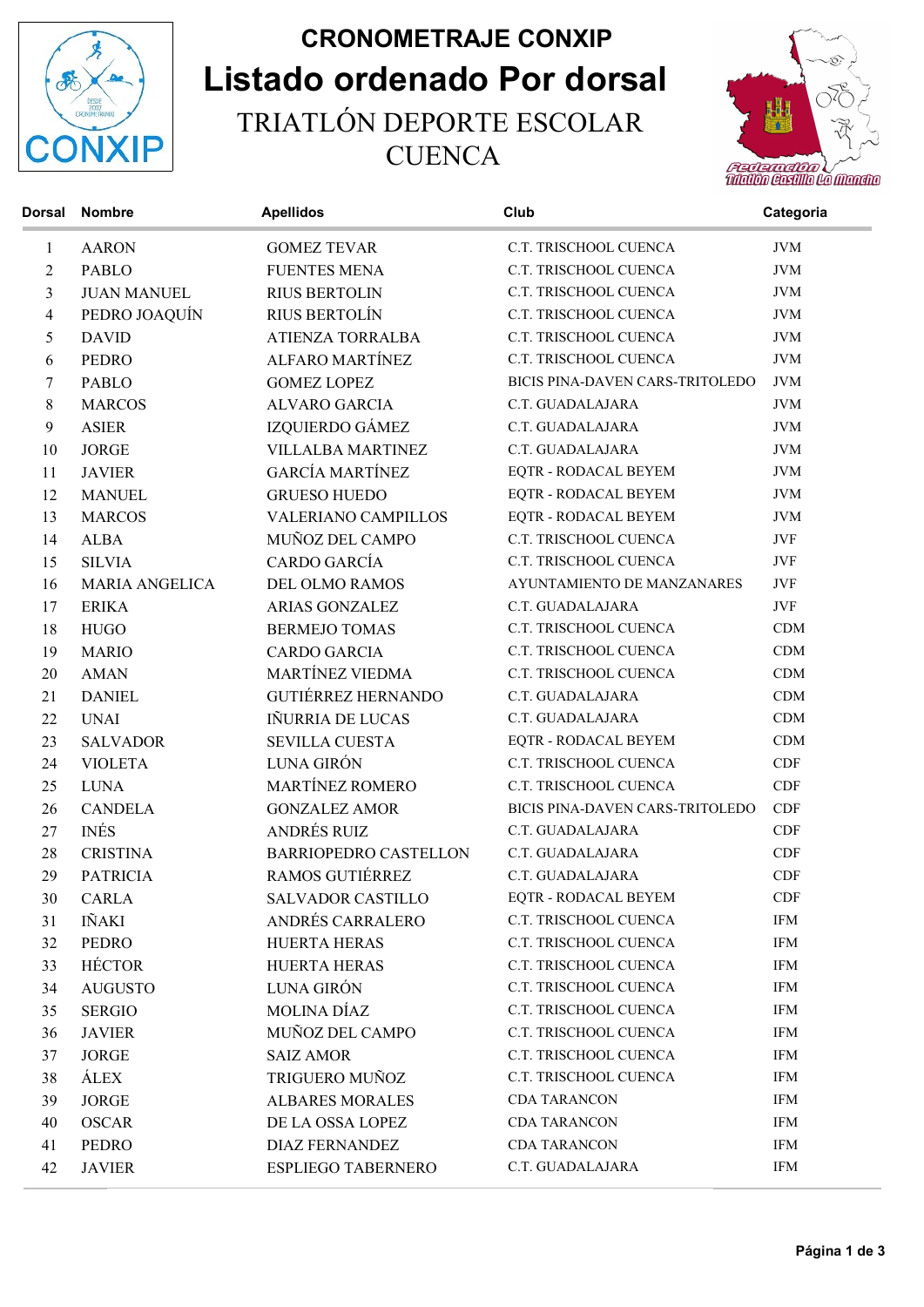| Dorsal | <b>Nombre</b>                | <b>Apellidos</b>            | Club                                 | Categoria               |
|--------|------------------------------|-----------------------------|--------------------------------------|-------------------------|
| 43     | <b>IKER</b>                  | MORIENTES CABALLERO         | C.T. GUADALAJARA                     | <b>IFM</b>              |
| 44     | <b>ALVARO</b>                | <b>MUÑOZ VALLES</b>         | C.T. GUADALAJARA                     | <b>IFM</b>              |
| 45     | <b>IRENE</b>                 | MARTÍNEZ DOMINGO            | C.T. TRISCHOOL CUENCA                | IFF                     |
| 46     | <b>PAULA</b>                 | MARTÍNEZ DOMINGO            | C.T. TRISCHOOL CUENCA                | <b>IFF</b>              |
| 47     | ROCÍO                        | MARTÍNEZ ROMERO             | C.T. TRISCHOOL CUENCA                | IFF                     |
| 48     | <b>NATALIA</b>               | <b>CALONGE BOTIJA</b>       | <b>CDA TARANCON</b>                  | IFF                     |
| 49     | <b>JIMENA</b>                | <b>COLLADO HERVIAS</b>      | <b>CDA TARANCON</b>                  | IFF                     |
| 50     | <b>MARTA</b>                 | CONTRERAS CHOVGANYUK        | <b>CDA TARANCON</b>                  | IFF                     |
| 51     | <b>CARMEN</b>                | OLIVARES VAQUERO            | <b>CDA TARANCON</b>                  | <b>IFF</b>              |
| 52     | <b>ANDREA</b>                | OLIVARES VAQUERO            | <b>CDA TARANCON</b>                  | IFF                     |
| 53     | <b>CARLA</b>                 | <b>SANCHEZ ANDUJAR</b>      | <b>CDA TARANCON</b>                  | IFF                     |
| 54     | <b>ANDREA</b>                | <b>ALCON TERRIZA</b>        | C.T. GUADALAJARA                     | IFF                     |
| 55     | <b>NOELIA</b>                | <b>GARCIA GOMEZ</b>         | C.T. GUADALAJARA                     | IFF                     |
| 56     | <b>LUNA</b>                  | <b>NUEVO ALONSO</b>         | C.T. GUADALAJARA                     | <b>IFF</b>              |
| 57     | <b>NATALIA</b>               | PARADINAS GILABERTE         | C.T. GUADALAJARA                     | IFF                     |
| 58     | <b>MACARENA</b>              | <b>VILLALBA MARTINEZ</b>    | C.T. GUADALAJARA                     | IFF                     |
| 59     | <b>ALBA</b>                  | HURTADO BAÑOS               | C.T. TOMELLOSO                       | IFF                     |
| 60     | <b>GUILLERMO</b>             | PEÑALVER JIMÉNEZ            | C.T. TRISCHOOL CUENCA                | ALM                     |
| 61     | <b>JUAN</b>                  | ZAFRA DOMINGO               | C.T. TRISCHOOL CUENCA                | ${\rm ALM}$             |
| 62     | <b>JAIME</b>                 | DE LA OSSA LOPEZ            | <b>CDA TARANCON</b>                  | ALM                     |
| 63     | <b>DARIO</b>                 | ALVAREZ GONZALEZ            | C.T. GUADALAJARA                     | ALM                     |
| 64     | <b>RODRIGO</b>               | <b>GREGORIO GONZALEZ</b>    | C.T. GUADALAJARA                     | ${\rm ALM}$             |
| 65     | <b>VICTOR</b>                | <b>GREGORIO GONZALEZ</b>    | C.T. GUADALAJARA                     | ${\rm ALM}$             |
| 66     | <b>JAVIER</b>                | <b>RICO LUNA</b>            | C.T. TOMELLOSO                       | ${\rm ALM}$             |
| 67     | <b>DAVID</b>                 | <b>COLLADO TÉBAR</b>        | EQTR - RODACAL BEYEM                 | ALM                     |
| 68     | <b>CARLOS</b>                | MUÑOZ DE LAMO               | EQTR - RODACAL BEYEM                 | ALM                     |
| 69     | <b>MAITANE</b>               | <b>SAIZ DEL CAMPO</b>       | C.T. TRISCHOOL CUENCA                | $\mbox{ALF}$            |
| 70     | <b>PATRICIA</b>              | <b>SAIZ DEL CAMPO</b>       | C.T. TRISCHOOL CUENCA                | ALF                     |
| 71     | <b>NATALIA</b>               | <b>GARRIDO FERNANDEZ</b>    | <b>CDA TARANCON</b>                  | ALF                     |
| 72     | CELIA                        | <b>GOMEZ LOPEZ</b>          | BICIS PINA-DAVEN CARS-TRITOLEDO      | $\triangle$ LE          |
| 73     | <b>CLAUDIA</b>               | HUERTAS TEJADO              | CLUB TRIATLON ALCAZAR                | ALF                     |
| 74     | <b>AITOR</b>                 | DE LA TORRE VIANA           | C.T. TRISCHOOL CUENCA                | <b>BJM</b>              |
| 75     | <b>ÁLVARO</b>                | <b>MIOTA PICAZO</b>         | C.T. TRISCHOOL CUENCA                | <b>BJM</b>              |
| 76     | PABLO                        | ZAFRA DOMINGO               | C.T. TRISCHOOL CUENCA                | <b>BJM</b>              |
| 77     | <b>ENZO</b>                  | AUÑÓN SEGOVIA               | C.T. TRISCHOOL CUENCA                | <b>BJM</b>              |
| 78     | <b>MANUEL</b>                | MORIANA SAN BLAS            | C.T. TRISCHOOL CUENCA                | BJM                     |
| 79     | <b>NOEL</b>                  | <b>SAN ANDRÉS HERRAIZ</b>   | C.T. TRISCHOOL CUENCA                | <b>BJM</b>              |
| 80     |                              | <b>SYLDOR DE LA IGLESIA</b> | C.T. TRISCHOOL CUENCA                | <b>BJM</b>              |
| 81     | <b>MARCO</b><br><b>JORGE</b> | <b>DIAZ LORENZO</b>         | <b>CDA TARANCON</b>                  | <b>BJM</b>              |
|        |                              |                             | C.T. GUADALAJARA                     | <b>BJM</b>              |
| 82     | PABLO                        | ALVAREZ GONZALEZ            | C.T. GUADALAJARA                     | $\rm BJM$               |
| 83     | <b>ADRIAN</b>                | <b>BIENVENIDO LADO</b>      | C.T. GUADALAJARA                     | $\operatorname{BJM}$    |
| 84     | <b>MARIO</b>                 | <b>CUEVAS POMEDA</b>        |                                      |                         |
| 85     | PABLO                        | <b>MOLINA MARTINEZ</b>      | C.T. GUADALAJARA<br>C.T. GUADALAJARA | <b>BJM</b><br>$\rm BJM$ |
| 86     | <b>IZAN</b>                  | MOYA TABERNERO              |                                      |                         |
| 87     | <b>LEONEL</b>                | NUEVO ALONSO                | C.T. GUADALAJARA                     | <b>BJM</b>              |
| $88\,$ | LUIS                         | PEREZ CAMARA                | C.T. GUADALAJARA                     | <b>BJM</b>              |
| 89     | <b>TIAGO</b>                 | POMAR DEL RIO               | C.T. GUADALAJARA                     | $\operatorname{BJM}$    |
| 90     | <b>MARCOS</b>                | ESCUDERO QUINTANILLA        | EQTR - RODACAL BEYEM                 | $\operatorname{BJM}$    |
| 91     | <b>GUILLERMO</b>             | RODRIGUEZ GARCIA            | FETRICLM                             | $\operatorname{BJM}$    |
| 92     | <b>MARINA</b>                | MARTÍNEZ DOMINGO            | C.T. TRISCHOOL CUENCA                | <b>BJF</b>              |